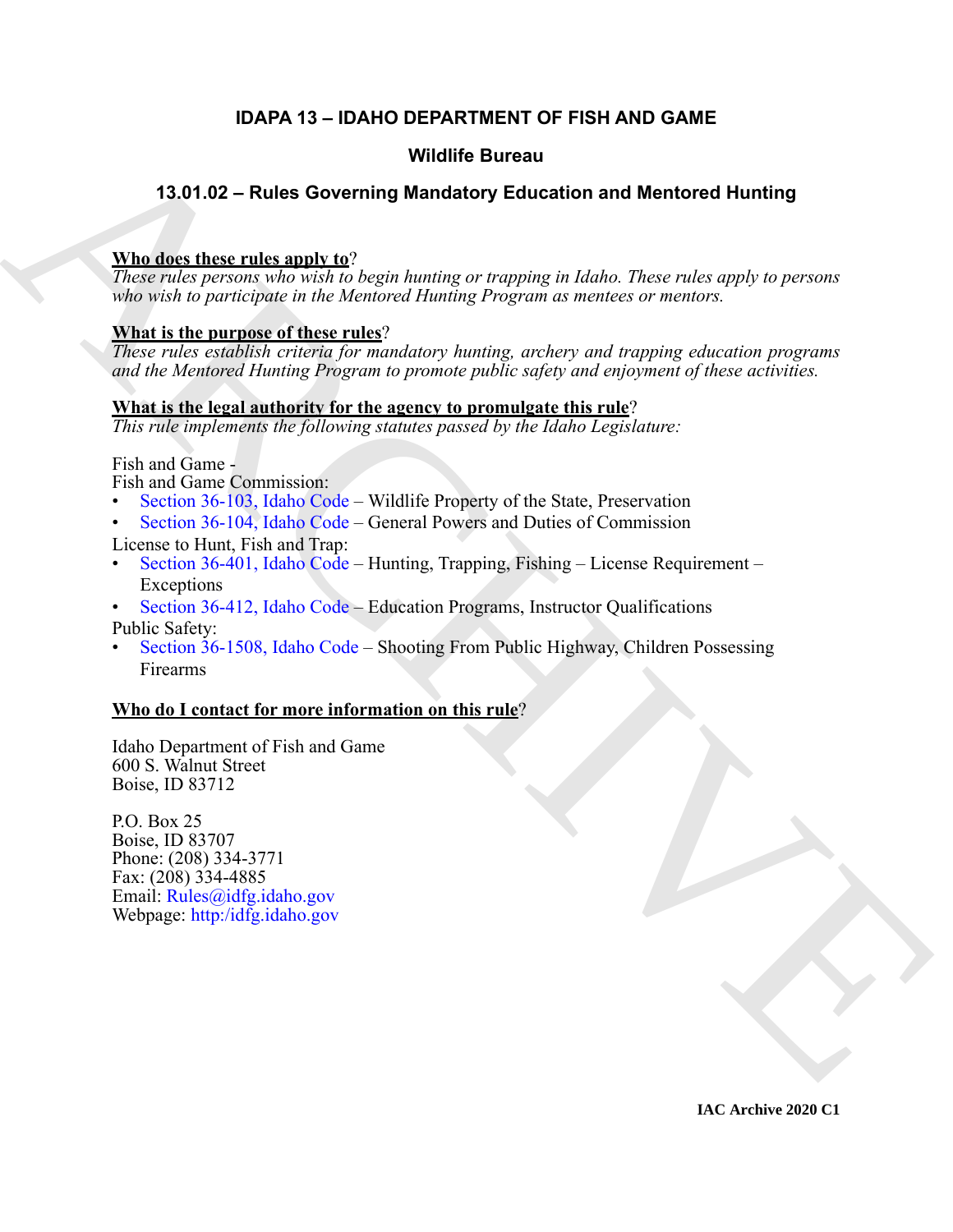# **Table of Contents**

# 13.01.02 - Rules Governing Mandatory Education and Mentored Hunting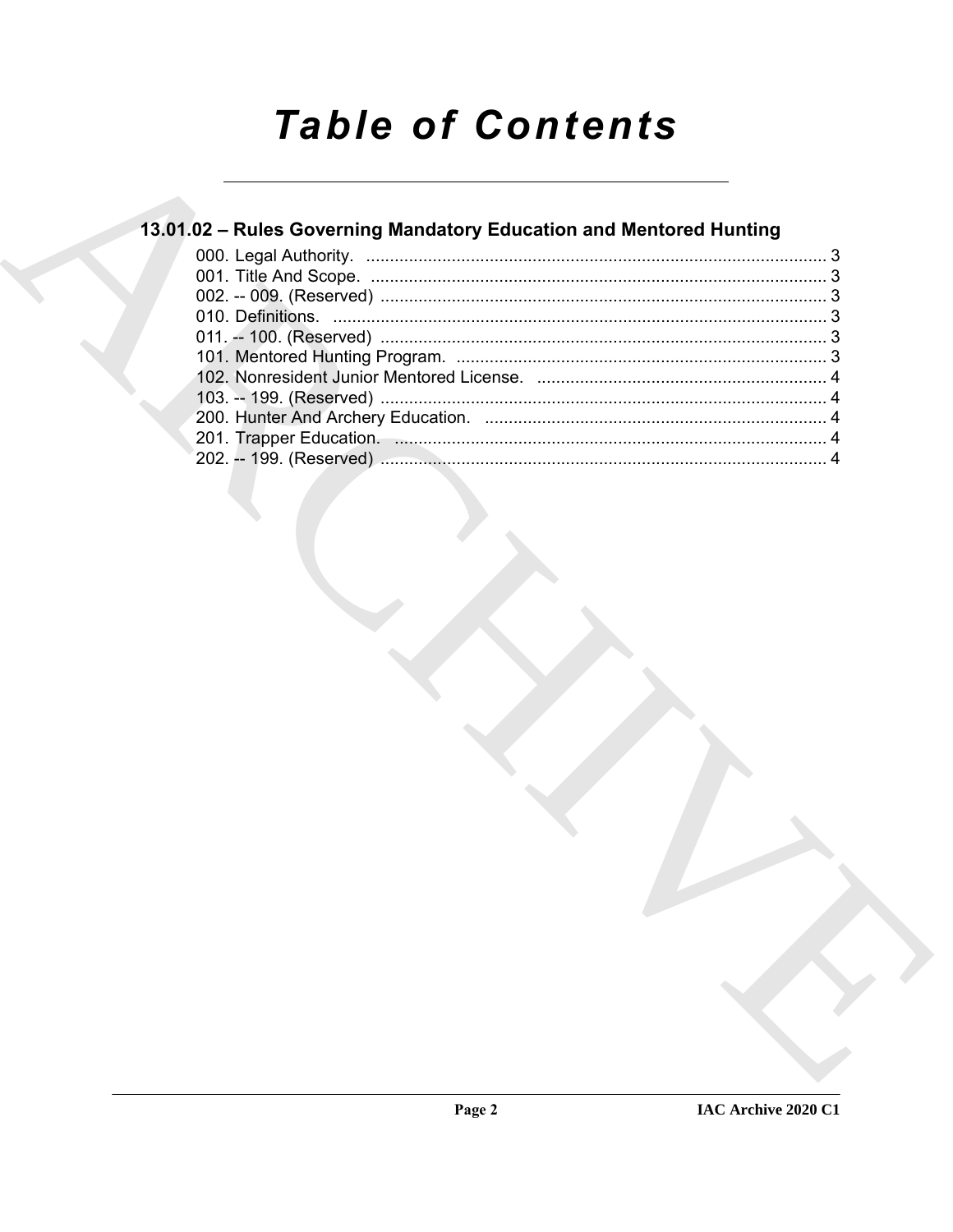#### <span id="page-2-9"></span><span id="page-2-0"></span>**13.01.02 – RULES GOVERNING MANDATORY EDUCATION AND MENTORED HUNTING**

#### <span id="page-2-1"></span>**000. LEGAL AUTHORITY.**

Sections 36-103, 36-104, 36-401, 36-412, and 36-1508 authorize the Commission to adopt rules concerning administration of hunting, archery, and trapping education programs and mentored hunting. (3-20-20)

#### <span id="page-2-14"></span><span id="page-2-2"></span>**001. TITLE AND SCOPE.**

The title of this chapter for citation is IDAPA 13.01.02, "Rules Governing Mandatory Education and Mentored Hunting." These rules establish criteria for hunting, archery, and trapping education programs and mentored hunting.  $(3-20-20)$ 

#### <span id="page-2-3"></span>**002. -- 009. (RESERVED)**

#### <span id="page-2-7"></span><span id="page-2-4"></span>**010. DEFINITIONS.**

<span id="page-2-8"></span>**01. Accompanied**. Close enough to be within normal conversation or hearing range without shouting or the aid of electronic devices.  $(3-20-20)$ 

#### <span id="page-2-5"></span>**011. -- 100. (RESERVED)**

#### <span id="page-2-10"></span><span id="page-2-6"></span>**101. MENTORED HUNTING PROGRAM.**

Other than as specified herein, nothing in this section alters statutory or rule requirements for licensing or the take of wildlife. (3-20-20)

**01. Hunting Passport**. A Hunting Passport is a special authorization for a person to take wildlife as a mentee, provided the Passport holder is accompanied by a mentor and participating in the Mentored Hunting Program. Hunting Passports may be obtained from the Department or license vendor. (3-20-20)

<span id="page-2-13"></span>**a.** A person may obtain a Hunting Passport without hunter education certification. (3-20-20)

**b.** A Hunting Passport expires December 31 of the year for which it is valid.  $(3-20-20)$ 

**c.** A Hunting Passport is to be carried on one's person and exhibited on request as provided in Section 36-1201, Idaho Code. (3-20-20)

#### <span id="page-2-11"></span>**02. Eligibility of Mentee**. (3-20-20)

600. Units (Exchange Theorem is focally as the sixtend model of the matter in eq. (Exchange Theorem in the sixtend model of the sixtend model of the sixtend model of the sixtend model of the sixtend model of the sixtend **a.** Only persons eight (8) years of age or older who have not previously possessed a Hunting Passport, a hunting license or equivalent license in any state or other country may possess a Hunting Passport to participate in the Mentored Hunting Program as a mentee. A youth may possess additional Hunting Passport(s) each year until reaching ten (10) years of age. (3-20-20)

**b.** Any mentee possessing a Hunting Passport is eligible to possess game tags for general hunts if the mentee is qualified to participate in the hunt. (3-20-20)

**c.** Any mentee possessing a Hunting Passport is not eligible to possess a controlled hunt game tag or permit, except as designated for a Landowner controlled hunt tag if the mentee is qualified to participate in the hunt.  $(3-20-20)$ 

**d.** Any mentee with a Hunting Passport is not eligible to hunt big game unless the Passport holder is years of age or older. (3-20-20) ten  $(10)$  years of age or older.

#### <span id="page-2-12"></span>**03. Eligibility of Mentor**. (3-20-20)

**a.** Any person who possesses a valid Idaho hunting license and who is eighteen (18) years or older may participate in the Mentored Hunting Program as a mentor. (3-20-20)

**b.** A mentor may accompany no more than two (2) mentees at one (1) time that are participating in the Mentored Hunting Program. (3-20-20)

**c.** A mentor may hunt while participating in the Mentored Hunting Program if the mentor is qualified to participate in the hunt. (3-20-20)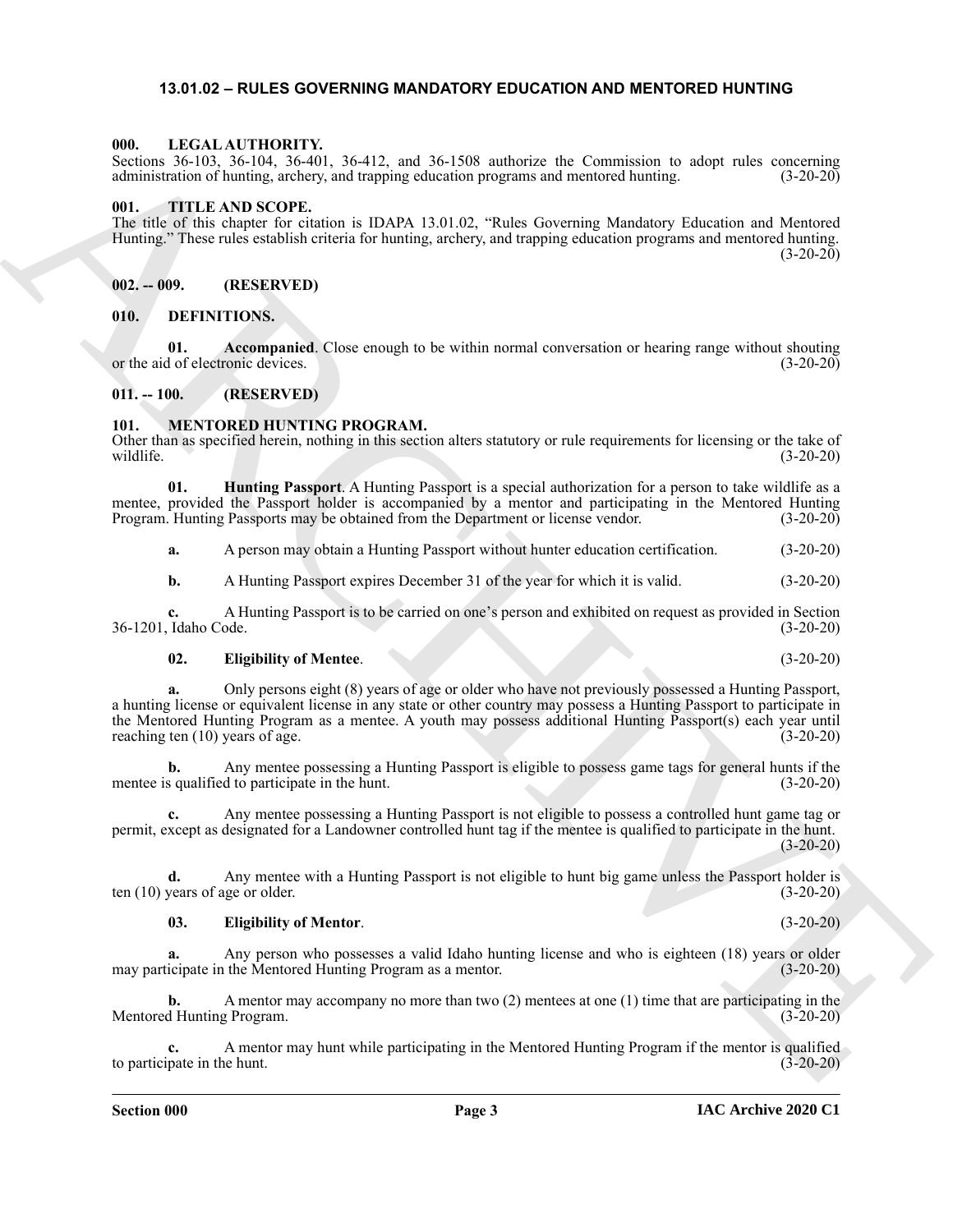#### <span id="page-3-9"></span><span id="page-3-0"></span>**102. NONRESIDENT JUNIOR MENTORED LICENSE.**

A person hunting big game or turkey with a valid Nonresident Junior Mentored License and game tag, held in accordance with Sections 36-404 and 36-407, Idaho Code, must be accompanied by an adult with a valid license and game tag for the species hunted. (3-20-20)

#### <span id="page-3-1"></span>**103. -- 199. (RESERVED)**

#### <span id="page-3-7"></span><span id="page-3-5"></span><span id="page-3-2"></span>**200. HUNTER AND ARCHERY EDUCATION.**

**01. Mandatory Hunter and Archery Education Programs**. A person may obtain certification of completion of hunter/archery education to comply with Section 36-411, Idaho Code, through classroom or on-line study, or other approved methods. The Department manages the Hunter Education Program pursuant to the Idaho Hunter Education Policy and Procedure Manual. "Equivalent certification" for hunter/archery education means completed instruction by an authorized agency or association including firearms/archery safety, wildlife management, wildlife law, hunter ethics, first aid/survival, and practical experience in handling and shooting firearms/archery equipment. (3-20-20) firearms/archery equipment.

<span id="page-3-6"></span>**02. Fees**. The Department will charge a fee of eight dollars (\$8) to each student enrolling in the Hunter or Archery Education Program. (3-20-20)T

<span id="page-3-8"></span>**03. Parent to Attend Shooting Clinic with Student**. Students under the age of twelve (12) may only attend a Hunter Education Shooting Clinic if accompanied by a parent, legal guardian or other adult designated by the parent or legal guardian. (3-20-20)T

#### <span id="page-3-13"></span><span id="page-3-10"></span><span id="page-3-3"></span>**201. TRAPPER EDUCATION.**

**Equation of Fish and Game 6. Mondatory Education & Membership is the control of the state of the state of the state of the state of the state of the state of the state of the state of the state of the state of the stat 01. Mandatory Trapper Education Program**. No person who first purchased an Idaho trapping license on or after July 1, 2011 may be issued a trapping license unless that person presents a certificate of completion in trapper education issued by the Department or proof of equivalent certification from an authorized agency or association in Idaho or elsewhere. "Equivalent certification" for trapper education means completed instruction including safe trapping methods and rules, non-target species avoidance techniques, wildlife identification, and good conduct and respect for the rights and property of others. Trapping education specific only to wolves in Idaho or elsewhere is not equivalent certification. (3-20-20)T

<span id="page-3-12"></span>**02.** Fee. The Department will charge a fee of eight dollars (\$8) to each student enrolling in the Trapper n Program. (3-20-20) Education Program.

<span id="page-3-11"></span>**03.** Exemption. Persons who are acting pursuant to Section 36-1107, Idaho Code, are exempt from on 201.01. (3-20-20) Subsection 201.01.

#### <span id="page-3-4"></span>**202. -- 199. (RESERVED)**